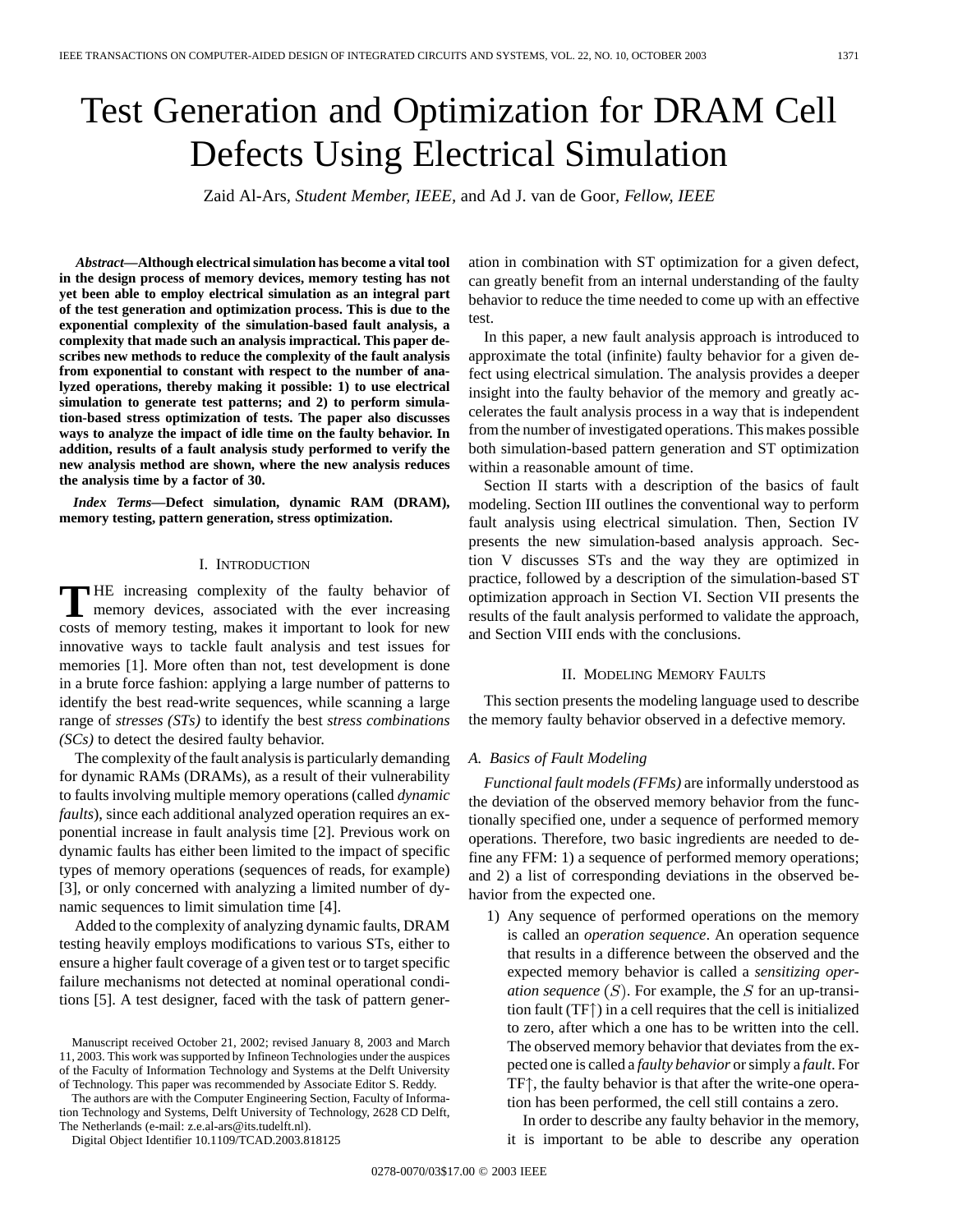

Fig. 1. Taxonomy of FPs.

sequence performed on the memory. An operation sequence has an *initialization part* and an *operation part*  $(O)$ . The initialization part represents the data present in the memory cells prior to the start of a test; this may be random (due to power-on, for example) or deterministic (due to a previously applied test). The operation part represents operations performed to sensitize the faulty behavior; these can either be writes  $w$  or reads  $r$ . Therefore, any memory operation sequence expected to result in a faulty behavior can be represented by the following notation:

$$
d_{c_1}\ldots d_{c_i}\ldots d_{c_m}Od_{c_1}\ldots Od_{c_i}\ldots Od_{c_n}
$$

where

- cell address used,  $\mathfrak{C}_x$
- initialization or written data into  $c_x, d \in \{0, 1\},$  $\boldsymbol{d}$
- $\overline{O}$ type of operation on  $c_x, O \in \{w, r\},\$
- $\overline{m}$ number of initializations, and
- number of operations.  $\boldsymbol{n}$

The initialization part is applied to  $m$  cells (denoted as  $(c<sub>i</sub>)$ , while the operation part is applied to n cells (denoted as  $c_i$ ). Note that the value of d in  $rd_{c_i}$  of the operation part represents the expected value of the read operation, which may be different from the actual read value detected on the output in case of a faulty memory. As an example of the notation, if an operation sequence is denoted by  $0_c w 1_c r 1_c$ , then the sequence starts by accessing cell c (which contains a zero) and writing a one into it, then reading the written one.

2) The second ingredient needed to specify a fault model is a list of deviations in the observed behavior from the expected one. The only functional parameters considered relevant to the faulty behavior are the stored logic value in the cell and the output value of a read operation.

Considering the above, any difference between the observed and expected memory behavior can be denoted by the following notation  $\langle S/F/R \rangle$ , referred to as a *fault primitive (FP)* [6]. S describes the operation sequence that sensitizes the fault;  $F$  describes the value of the faulty cell,  $F \in \{0, 1\}$ ; and R describes the logic output level of a read operation,  $R \in \{0, 1, -\}$ . R has a value of zero or one when the fault is sensitized by a read operation, while the "-" is used when a write operation sensitizes the fault. For example, in the FP  $\langle 0_c w 1_c/0/- \rangle$ , which is a TF $\uparrow$ ,  $S = 0<sub>c</sub> w 1<sub>c</sub>$  means that cell c is assumed to have the initial value zero, after which a one is written into c. The fault effect  $F = 0$ indicates that after performing a  $w1$  to c, as indicated by S, c remains in state zero. The output of the read operation  $R =$ indicates that  $S$  does not end with a read operation. The notation for the FP  $\langle 0_c w 1_c/0 \rangle$  can be simplified to  $\langle 0w 1/0 \rangle$  -  $\rangle_c$ .

FPs can be classified into different classes, depending on  $S$ as shown in Fig. 1. Let  $\#C$  be the number of *different* memory cells initialized  $(c_i)$  or accessed  $(c_i)$  in S, and let  $\#O$  be the number of operations ( $w$  or  $r$ ) performed in  $S$ . For example, if  $S = 0_{c_1}0_{c_2}w1_{c_2}$ , then  $\#C = 2$ , since two cells  $(c_1$  and  $c_2$ ) are present in S, while  $\#O = 1$ , since only one operation is performed  $(w1$  to  $c_2$ ).

Depending on  $\#C$ , FPs can be divided into the following classes.

- 1) If  $\#C = 1$ , then the FP sensitized by the corresponding S is called a *single-cell FP*.
- 2) If  $\#C > 1$ , then the FP sensitized by the corresponding S is called a *coupling FP*. If  $\#C = 2$  then it is described as a *two-coupling FP* or a *two-cell FP*. If  $\#C = 3$ , then it is described as a *three-coupling FP*, etc.

In case an FP is a coupling FP ( $\#C > 1$ ), then one of the cells in the S should be considered as a *victim*  $(v)$  while the other cells are considered as *aggressors (a)*. In any FP, the described faulty behavior is related to a victim while the aggressors are considered to contribute to the fault.

Depending on  $#O$ , FPs can be divided into the following classes.

- 1) If  $\#O \leq 1$ , then the FP sensitized by the corresponding is called a *static FP*.
- 2) If  $\#O > 1$ , then the FP sensitized by the corresponding S is called a *dynamic FP*. If  $\#O = 2$ , then it is described as a *two-operation dynamic FP*. If  $\#O = 3$ , then it is described as a *three-operation dynamic FP*, etc.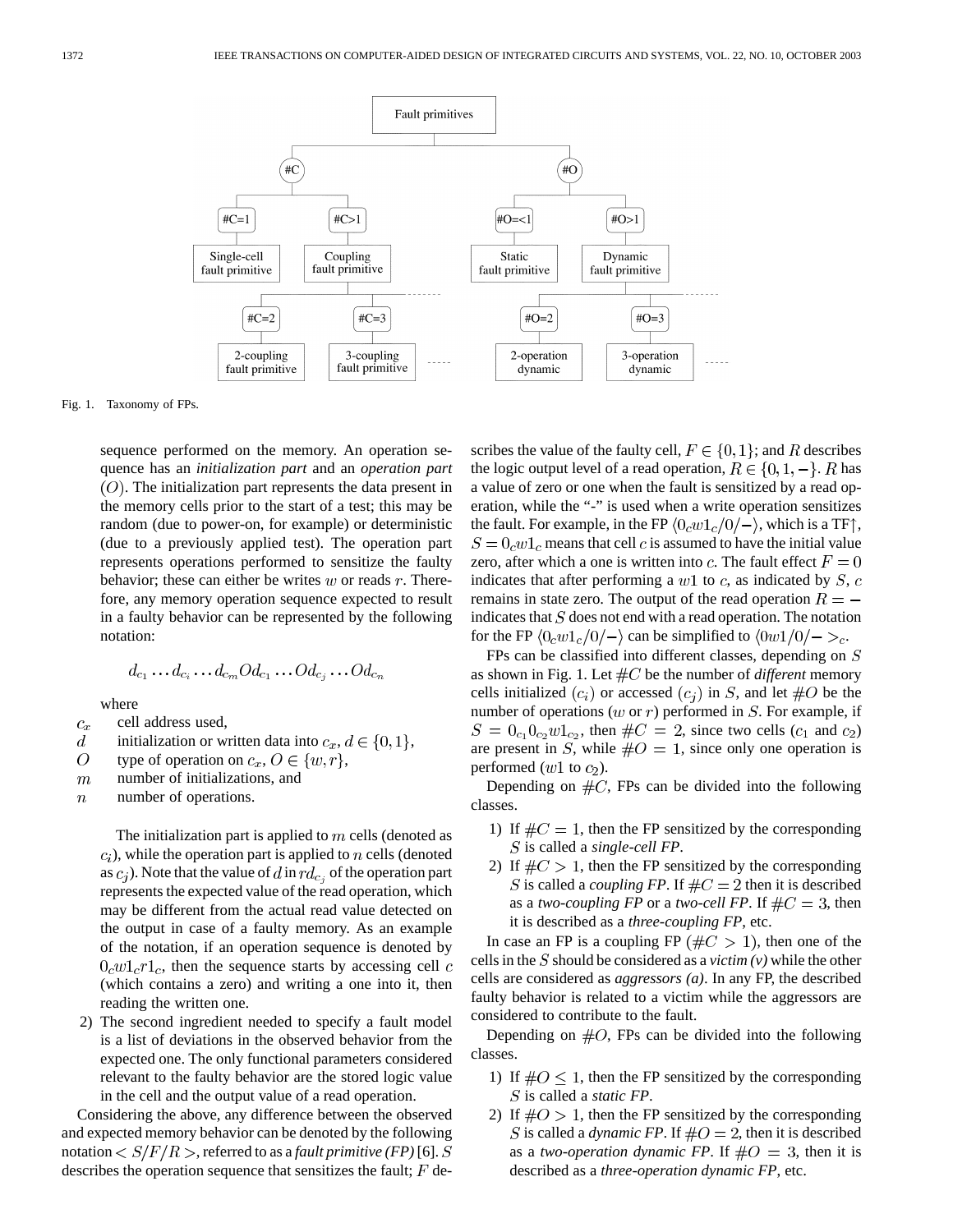TABLE I ALL POSSIBLE SINGLE-CELL STATIC FPS

| #              | S            | F                | R             | FP                        | Fault model       | Fault name                         |
|----------------|--------------|------------------|---------------|---------------------------|-------------------|------------------------------------|
| 1              | $\mathbf{0}$ | 1                |               | $< 0/1/-$                 | SF <sub>0</sub>   | State fault 0                      |
| $\overline{2}$ | 1            | $\boldsymbol{0}$ |               | $< 1/0/-$                 | SF <sub>1</sub>   | State fault 1                      |
| 3              | 0w0          | 1                |               | $< 0w0/1/-$               | WDF <sub>0</sub>  | Write destructive fault 0          |
| 4              | 0w1          | $\theta$         | $\frac{1}{2}$ | $< 0w1/0 / -$             | TF†               | Up-transition fault                |
| 5              | 1w0          | 1                |               | $< 1w0/1/-$               | TFL               | Down-transition fault              |
| 6              | 1w1          | 0                |               | $< 1w1/0/-$               | WDF <sub>1</sub>  | Write destructive fault 1          |
| 7              | 0r0          | $\theta$         | 1             | < 0r0/0/1 >               | IRF <sub>0</sub>  | Incorrect read fault 0             |
| 8              | 0r0          | 1                | $\mathbf{0}$  | $<\frac{0r0}{1/0}$        | DRDF <sub>0</sub> | Deceptive read destructive fault 0 |
| 9              | 0r0          | 1                | 1             | $<\frac{0r0}{1/1}>$       | RDF <sub>0</sub>  | Read destructive fault 0           |
| 10             | 1r1          | 0                | 0             | < 1r1/0/0 >               | RDF <sub>1</sub>  | Read destructive fault 1           |
| 11             | 1r1          | $\bf{0}$         | 1             | < 1r1/0/1 >               | DRDF <sub>1</sub> | Deceptive read destructive fault 1 |
| 12             | 1r1          | 1                | $\theta$      | $\langle 1r1/1/0 \rangle$ | IRF <sub>1</sub>  | Incorrect read fault 1             |

The notion of FPs makes it possible to give a precise definition of an FFM as understood for memory devices. This definition is presented next. An FFM is a nonempty set of FPs.

#### *B. Characteristics of FPs*

The most well-known class of FPs is the class of single-cell static FPs, where at most one operation and only one cell is associated with sensitizing the fault. The restriction to single-cell static FPs restricts S in the FP notation  $\langle S/F/R \rangle$ to  $S \in \{0, 1, 0w0, 0w1, 1w0, 1w1, 0r0, 1r1\}$ . Table I shows all single-cell static FPs possible in the FP description. The faults listed in the table are state faults (SFs), write destructive faults (WDFs), transition faults (TFs), read destructive faults (RDFs), incorrect read faults (IRFs), and deceptive read destructive faults (DRDFs) [7]. From the table, two observations can be made about the capability of this notation to describe different sorts of single-cell static faulty behavior.

1) A write operation is capable of sensitizing four FPs.

2) A read operation is capable of sensitizing six FPs.

In total, if precisely one operation is performed, then ten FPs can be sensitized.

As operations are added to  $S$ , in order to investigate the dynamic faulty behavior of the memory, the possible number of different  $S_s$ , and the associated number of dynamic FPs, increases rapidly. For a single-cell FP,  $S$  typically starts with an initialization of either zero or one, followed by one of three possible memory operations  $w0$ ,  $w1$ , or r for each increment in  $#O$ . As a result, the possible number of different Ss can be calculated by [2]

$$
\#S = 2 \cdot 3^{\#O}.
$$

When no operation is performed ( $#O = 0$ ), the number of possible FPs is two, and when one or more operations are performed,  $S$  is able to sensitize ten different FPs for each increment in  $#O$ , as summarized in the following relation:

$$
\#\text{single-cell FPs} = \begin{cases} 2 & \text{if } \theta = 0\\ 10 \cdot 3^{(\#O-1)} & \text{if } \theta \ge 1 \end{cases}
$$



Fig. 2. Plot of  $#S$  and  $#FP$  as a function of  $#O$ .

Fig. 2 plots the number of possible  $S_s$  and the number of possible FPs against  $\#O$ , where the exponential nature of these relations can be clearly seen. A straightforward attempt to investigate the dynamic faulty behavior of the memory, by directly applying all possible  $S_s$ , is limited by the practical analysis time and computing power available. Using the analysis approach presented in this paper, the total *infinite* space of dynamic faulty behavior can be approximated within a short amount of analysis time.

#### *C. Extending the FP Description*

In Section II-B, faults are defined in such a way that they can describe the three generic memory operations  $(w0, w1$  and r) in any possible sequence. However, FPs need not only handle performed operations, but also the absence of performed operations. A typical commodity DRAM today has a capacity of 256 Mb, and has an I/O interface with a maximum width of 32 b, which means that the average probability of a given cell being accessed when an operation is performed amounts to a mere  $32/256\,000\,000 = 125 \cdot 10^{-9}$ , in case the memory is actually accessed.

This shows that it is more probable for a cell to stay idle than actually being accessed, a fact that may have profound implications on the faulty behavior of a memory cell. Extending the FP description has to account for two different types of idle time: 1) idle time in the sensitizing operation sequence  $(S)$  before the fault is sensitized; and 2) idle time in the faulty behavior  $(F)$ after the fault is sensitized. Note that idle time can have no impact on a faulty output  $(R)$ , since the output is directly latched and observed externally.

*1) Idle Time in S*: idle time included in the sensitizing operation sequence may take one of two different forms:

• *Optional idle time*—This idle time does not influence sensitizing the fault by  $S$ ; in other words,  $S$  sensitizes the fault whether there is idle time in  $S$  or not. This type of delay time can be represented by three dots  $(\ldots)$  in S, since these three dots are usually used in tests to mean an arbitrary sequence of operations. For example,  $S =$  $0_{c_1}$  ...  $w1_{c_1}$  means that starting with a zero stored in  $c_1$ , we can wait an arbitrary amount of time and then write oneinto  $c_1$ .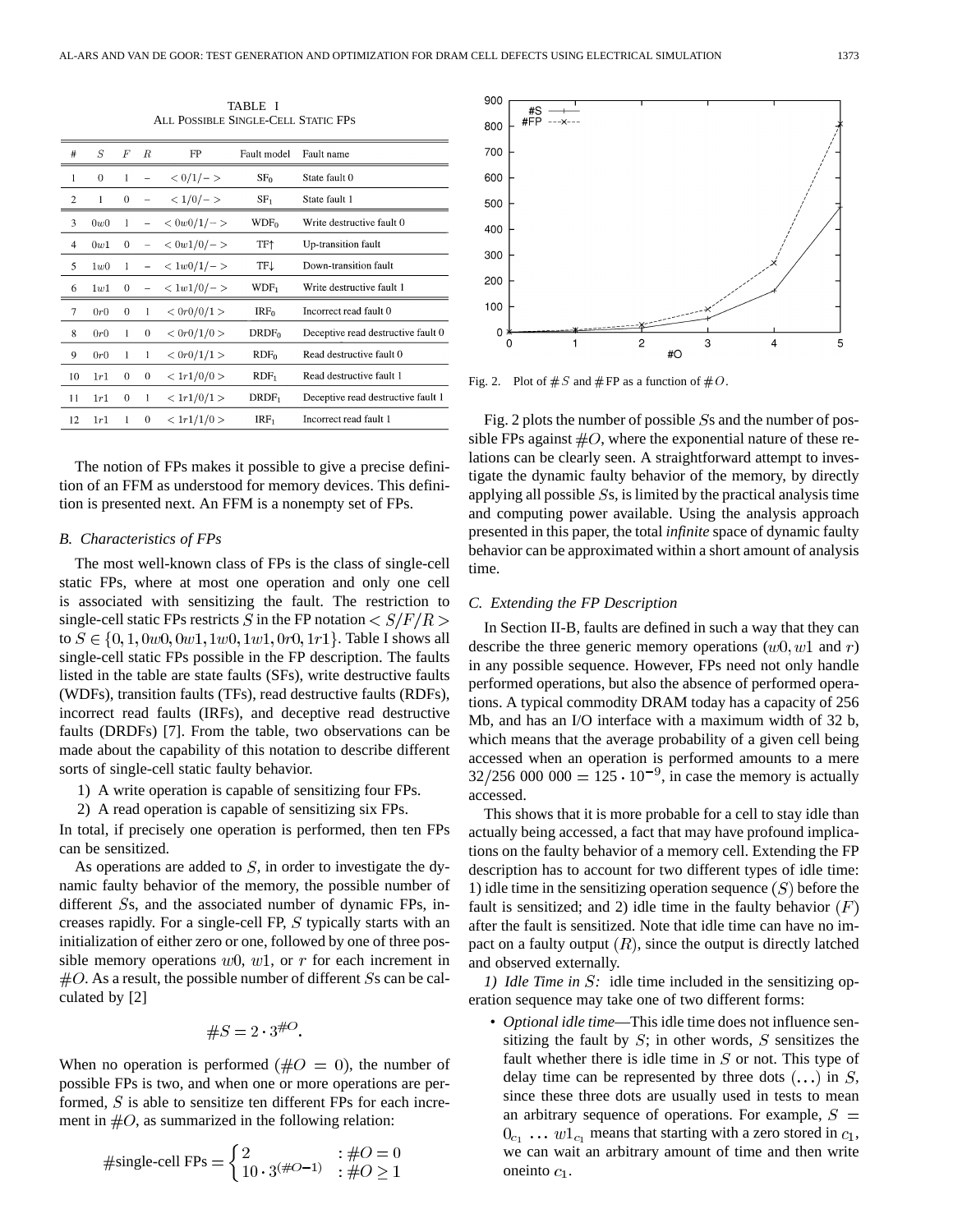

Fig. 3. DRAM memory cell with an open defect.

• *Necessary idle time*—This idle time is needed to sensitize the fault by  $S$ ; in other words,  $S$  only sensitizes the fault when the idle time is included in  $S$ . This type of delay can be represented by  $Del$ , which stands for "Delay," since  $Del$  is usually used in test description to indicate a necessary idle time. For example,  $S = 0_{c_1}$  Del  $w1_{c_1}$  means that starting with a zero in  $c_1$ , we have to wait for  $Del$  amount of time then a write-one is performed.

These two types of idle time are important, since they set different conditions on the tests needed to detect the faulty behavior described by the FP. Optional idle time can be viewed as a *don't care* condition within S that could be used to simplify the needed memory test, while necessary idle time is required in the memory test. As a result, optional idle time results in reducing test complexity while necessary idle time increases test complexity.

*2) Idle Time in*  $F$ : In addition to the need to describe the absence of performed operations, there is also a need to add a timing parameter for the faulty behavior description, since it is possible that the faulty behavior itself is time dependent. This can be done by introducing a timing parameter  $L$  as a subscript to  $F(\langle S/F_L/R \rangle)$  to indicate that the FP is only detectable within a period  $L$  after performing the sensitizing operation sequence *S*. This type of faulty behavior is referred to as *transient faults* and is discussed in more detail in the literature [8].

#### III. CONVENTIONAL ANALYSIS

In this section, the conventional fault analysis approach, called the *precise simulation*, is discussed. The section starts with an example, then the properties of the precise simulation are presented.

# *A. Example of Analysis*

Consider the open defect  $(R_{op})$  within a DRAM cell, as shown in Fig. 3, where Spice simulations are to be used to analyze the faulty behavior resulting from this open. The simulation model used here is the same one used in Section VII to generate the results of the analysis study (refer to that section for more information on the model). The analysis takes a range of possible open resistances into consideration (1  $\Omega \le R_{\rm op} \le 10 \,\text{M}\Omega$ , for example). The injected open in the cell model creates a floating node of the cell capacitor, the voltage of which  $(V_c)$  may vary between  $V_{dd} = 2.4V$  and GND. Determining which of the two sides of an injected open is floating depends on the type of the open. The floating node for opens within memory cells is taken to be the node connected to the cell capacitor, since the other node is controlled by the pass transistor.

Next, the fault analysis is performed for some points in the  $(V_c, R_{op})$  plane, which is called the *analysis space*. Therefore, a number of values for  $V_c$  and  $R_{op}$  are selected to perform the fault analysis. This usually corresponds to applying a grid on the analysis space giving rise to a number of intersection points where the analysis is performed.

For each point in the analysis space, the faulty behavior of the memory is analyzed by simulating a number of memory operations. The more operations are simulated, the more accurate our understanding of the faulty behavior becomes. However, the number of different possible  $S$ s grows exponentially with respect to  $\#O$  according to the relation  $\#S = 2 \cdot 3^{\#O}$ . Therefore, the more operations are performed, the more time it takes to carry out the analysis, which makes it important to limit the number of used operations. For example, if sequences of only two operations ( $\#O = 2$ ) are considered to be performed on a single memory cell, then  $2 \cdot 3^{\#O} = 18$  different sequences of  $w0, w1$  and r are possible. Each of these sequences has to be performed at each point in the analysis space.

Fig. 4 shows the fault analysis results performed for the open shown in Fig. 3. The results were generated using  $S<sub>s</sub>$  of at most two operations [4]. The results are organized as fault regions in the analysis space, and they change gradually (i.e., continuously) with respect to  $V_c$  and  $R_{op}$ . For example, Region B5 in Fig. 4 contains the fault TF $\uparrow$  ( $\langle 0w1/0/- \rangle$ ), while Region A1 contains the static fault TF $\lfloor$  ( $\langle 1w0/1/\rightarrow \rangle$ ) and the dynamic fault RDF  $_{10}(\langle 1w0r0/1/1 \rangle)$ 

# *B. Fault Analysis Time*

In this section, we will try to estimate the time needed to perform the fault analysis using the precise simulation approach. The time needed can be described by the following relation:

$$
T_{psim} = \#P \cdot \#S \cdot T_s
$$

where  $\#P$  is the number of points in the analysis space,  $\#S$  is the number of Ss to be performed for each point (equals  $2.3^{\#O}$ ), and  $T_s$  is the time needed to simulate each S. Furthermore,  $\#P$ can be further decomposed into  $\#P = \#X \cdot \#Y$ , where  $\#X$ is the number of points taken along the  $x$  axis of the analysis space, and  $\#Y$  is the number of points taken along the y axis of the analysis space.  $T_s$  can also be further decomposed as  $T_s$  =  $T<sub>o</sub> \cdot #O$ , where  $T<sub>o</sub>$  is the simulation time needed for a single memory operation. In summary, the simulation time needed for the precise analysis can be written as

$$
T_{\text{psim}} = \#X \cdot \#Y \cdot 2 \cdot 3^{\#O} \cdot T_o \cdot \#O.
$$

We use the analysis performed in Fig. 4 as an example, where  $V_c$  is taken to be the x axis and  $R_{op}$  is taken to be the y axis.

- 1)  $#X = 10$  points (10  $V_c$  values on a linear scale, GND  $\leq V_c \leq 2.4$  V)
- 2)  $\#Y = 15$  points (2  $R_{op}$  values per decade on a logarithmic scale,  $1\Omega \le R_{\rm op} \le 10 \,\rm M\Omega$
- 3)  $\#S = 18$  (two-operation Ss)
- 4)  $T<sub>o</sub> = 10$  s of simulation time
- 5)  $\#O = 2$

This adds up to  $T_{\text{psim}} = \#X \cdot \#Y \cdot \#S \cdot T_o \cdot \#O = 10 \cdot 15 \cdot$  $18 \cdot 10 \cdot 2 = 54000$  s = 15 h. Note that despite the restriction of the analyzed  $#O$  to two, the simulation still takes a long time to perform.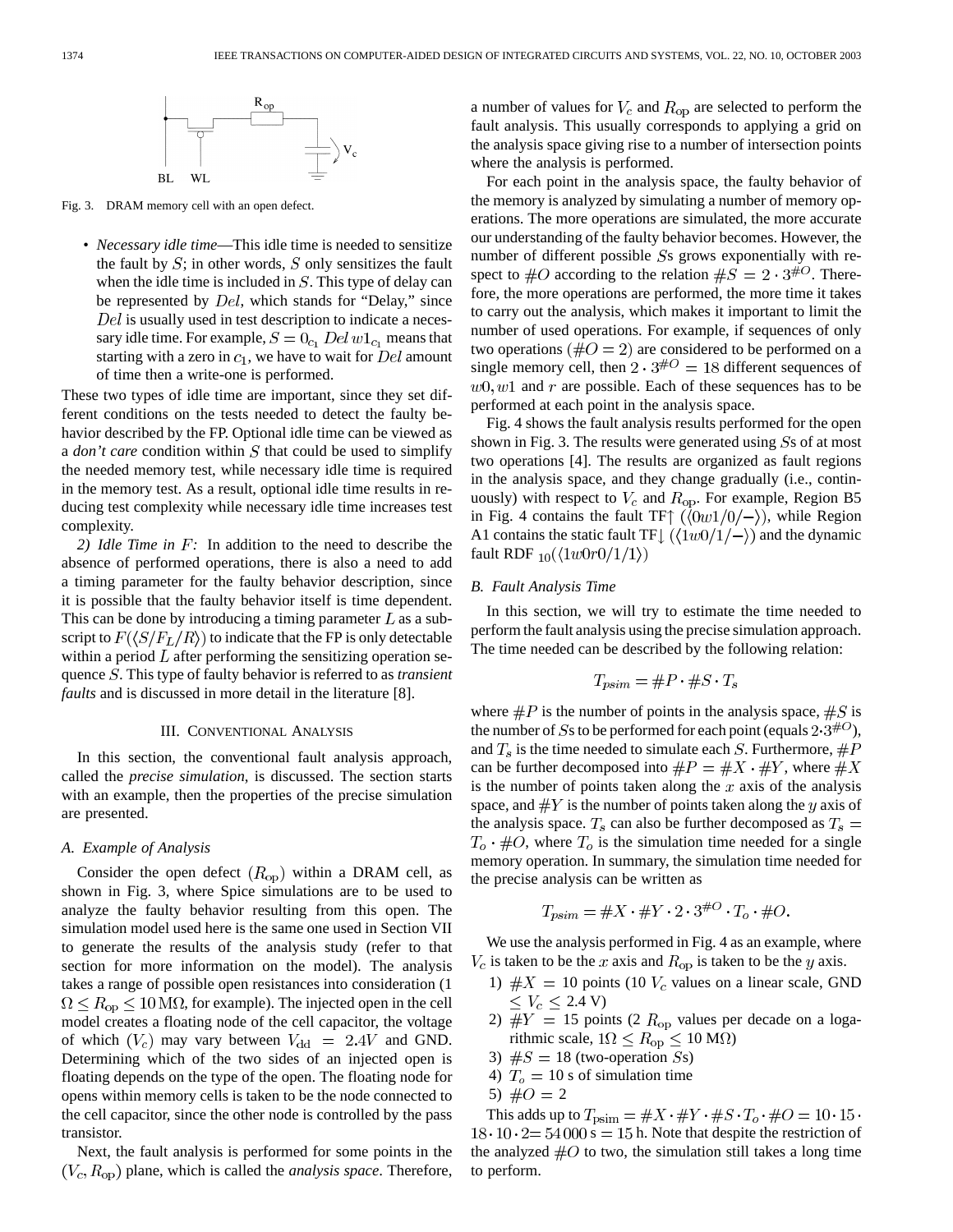

Fig. 4. Conventional fault analysis results of the open in Fig. 3 in the  $(V_c, R_{op})$  analysis space.

# IV. NEW ANALYSIS

In this section, the new fault analysis approach, called the *approximate simulation* [9], is discussed. The section starts with an example, then the properties of the approximate simulation approach are presented.

#### *A. Example of Analysis*

The new approximate simulation approach is different from precise simulation in that it enables investigating the analysis space for operation sequences with *any*  $#O$ , but with a limited amount of analysis time. It achieves this by compromising the accuracy of the results.

Consider the defective DRAM cell shown in Fig. 3, where an open  $(R_{\rm on})$  makes the voltage across the cell capacitor  $(V_c)$ relatively floating. The analysis takes a range of possible open resistances  $(1 \Omega \le R_{op} \le 10 \text{ M}\Omega)$  and possible cell voltages  $(GND \leq V_c \leq V_{dd})$  into consideration.

Next, a number of  $R_{op}$  values are selected for which the analysis is to be performed. In this approach, three different  $(V_c, R_{op})$  result planes are generated, one for each memory operation  $(w0, w1,$  and r). Each result plane describes the impact of successive  $w0$ , successive  $w1$ , or successive r operations on  $V_c$  for a given value of  $R_{op}$ . Fig. 5 shows the three result planes for the three memory operations performed for the open shown in Fig. 3.

*Plane of*  $w0$ : This result plane is shown in Fig. 5(a). To generate this figure, the floating cell voltage  $V_c$  is initialized to  $V_{dd}$ (because a  $w0$  operation is performed) and then the operation sequence  $1w0w0...w0$  is applied to the cell. The net result of this sequence is the gradual decrease (depending on the value of  $R_{op}$ ) of  $V_c$  toward GND. The voltage level after each  $w0$  operation is recorded on the result plane, resulting in a number of curves. Each curve is indicated by an arrow pointing in the direction of the voltage change. The arrows are numbered as  $(n)$ w0, where n is the number of w0 operations needed to get to the indicated curve. We stop performing the  $w0$  sequence when the voltage change  $\delta V_c$  as a result of  $w0$  operations becomes  $\delta V_c \leq 0.24$  V, a value that is arbitrarily selected at first, but can afterwards be reduced if it turns out that more  $w0$  operations are needed to describe the faulty behavior. This selection of  $\delta V_c$  results in identifying up to four different  $w0$  curves in the plane. The midpoint voltage  $(v_{mp})$  (the cell voltage that makes up the border between a stored zero and one) is also indicated in the figure with a solid vertical line. The sense amplifier threshold voltage  $(V_{sa})$  is shown in the figure as a dotted line.  $V_{sa}$  is the cell voltage above which the sense amplifier reads a one, and below which the sense amplifier reads a zero.

*Plane of*  $w1$ : This result plane is shown in Fig. 5(b). To generate this figure,  $V_c$  is initialized to GND and then the operation sequence  $0w1w1 \dots w1$  is applied to the cell. The result is a gradual increase of  $V_c$  toward  $V_{dd}$ . The voltage level after each  $w1$  operation is recorded on the result plane, which gives a number of curves in the plane. The curves are indicated in the same way as the curves in the plane of  $w0$ . We stop the  $w1$  sequence when  $\delta V_c$  becomes less than some arbitrarily selected small value (0.24 V in this example). It is interesting to note the bump in the curve [1]  $w1$  of Fig. 5(b) at about  $R_{op} = 300 \text{ k}\Omega$ .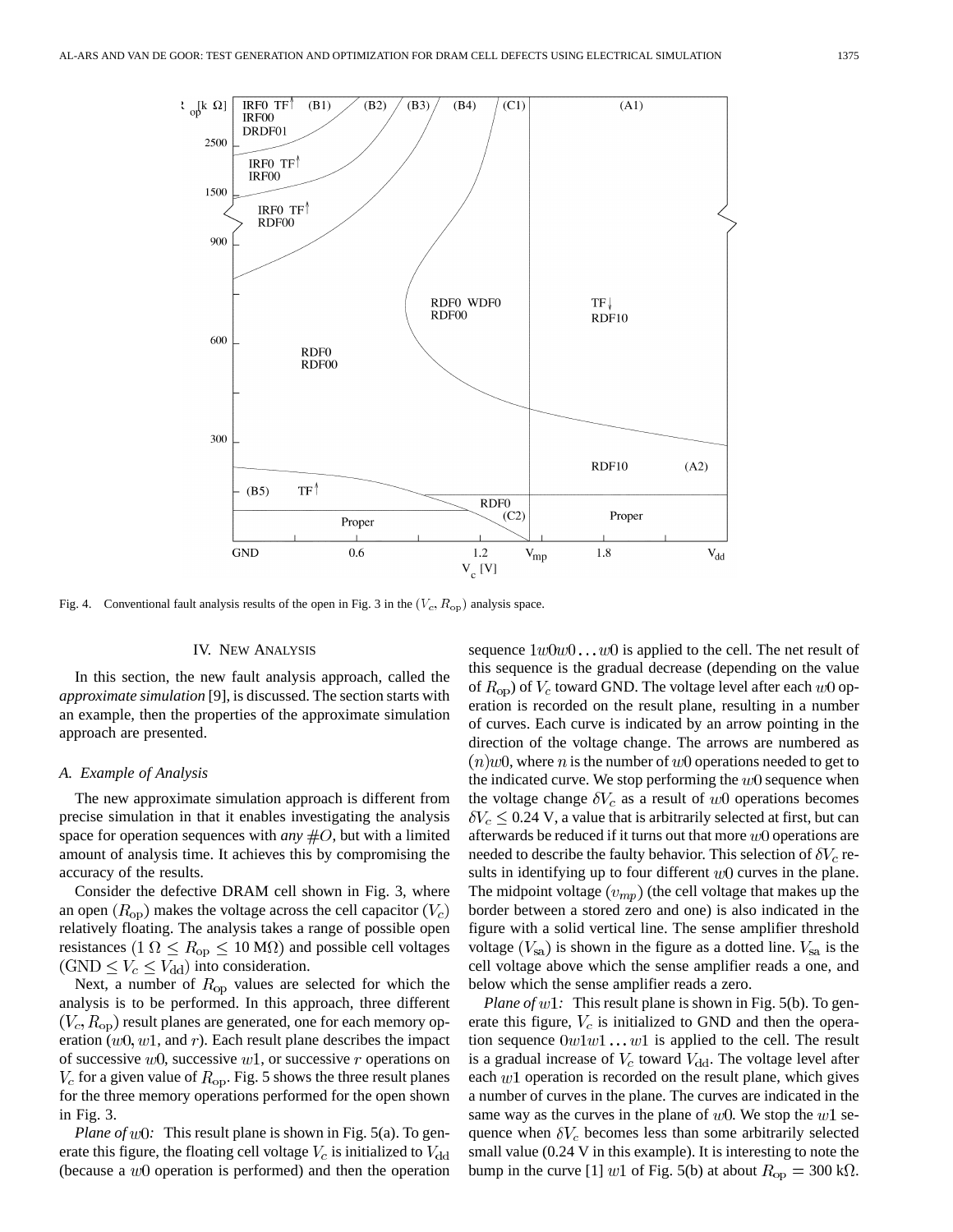

Fig. 5. Result planes of the approximate simulation for the operations (a)  $w0$ , (b)  $w1$ , and (c) r.

Remember that any memory operation starts with the sense amplifier sensing the voltage stored in the cell and amplifying it. Above  $R_{\rm op} = 300 \,\text{k}\Omega$  and for any stored cell voltage  $V_c$ , the sense amplifier fails in sensing the stored zero, and senses a one instead, which helps the  $w1$  operation in charging up the cell to a higher  $V_c$ .  $v_{mp}$  is also indicated in the figure using a solid vertical line.  $v_{sa}$  is shown in the figure as a dotted line.

*Plane of r:* This result plane is shown in Fig. 5(c). To generate this figure, first  $V_{sa}$  is established and indicated on the result plane (shown as a bold curve in the figure). This is done by performing a read operation for a number of  $V_c$  values and recursively identifying the  $V_c$  border above which the sense amplifier detects a one and below which the sense amplifier detects a zero. As  $R_{\text{op}}$  increases,  $V_{\text{sa}}$  turns closer to GND, which means that it gets easier to detect a one and more difficult to detect a zero.<sup>1</sup>. Then the sequence  $rrr \dots r$  is applied twice: first for  $V_c$  that is marginally lower than  $V_{sa}$  (0.12 V lower in this example), and a second time for  $V_c$  that is marginally higher than  $V_{sa}$  (0.12 V higher). The voltage level after each  $r$  operation in both read sequences is recorded on the result plane, which generally results in two sets of curves on the plane. Each set of curves is indicated in the same way as for the curves in the plane of  $w0$ . Note that

<sup>1</sup>This is caused by the fact that the precharge cycle sets the bit line voltage to  $V_{\rm dd}$ . Therefore, as  $R_{\rm op}$  increases, a zero stored in the cell fails to pull the bit line voltage down during a read operation, and the sense amplifer detects a one instead of a zero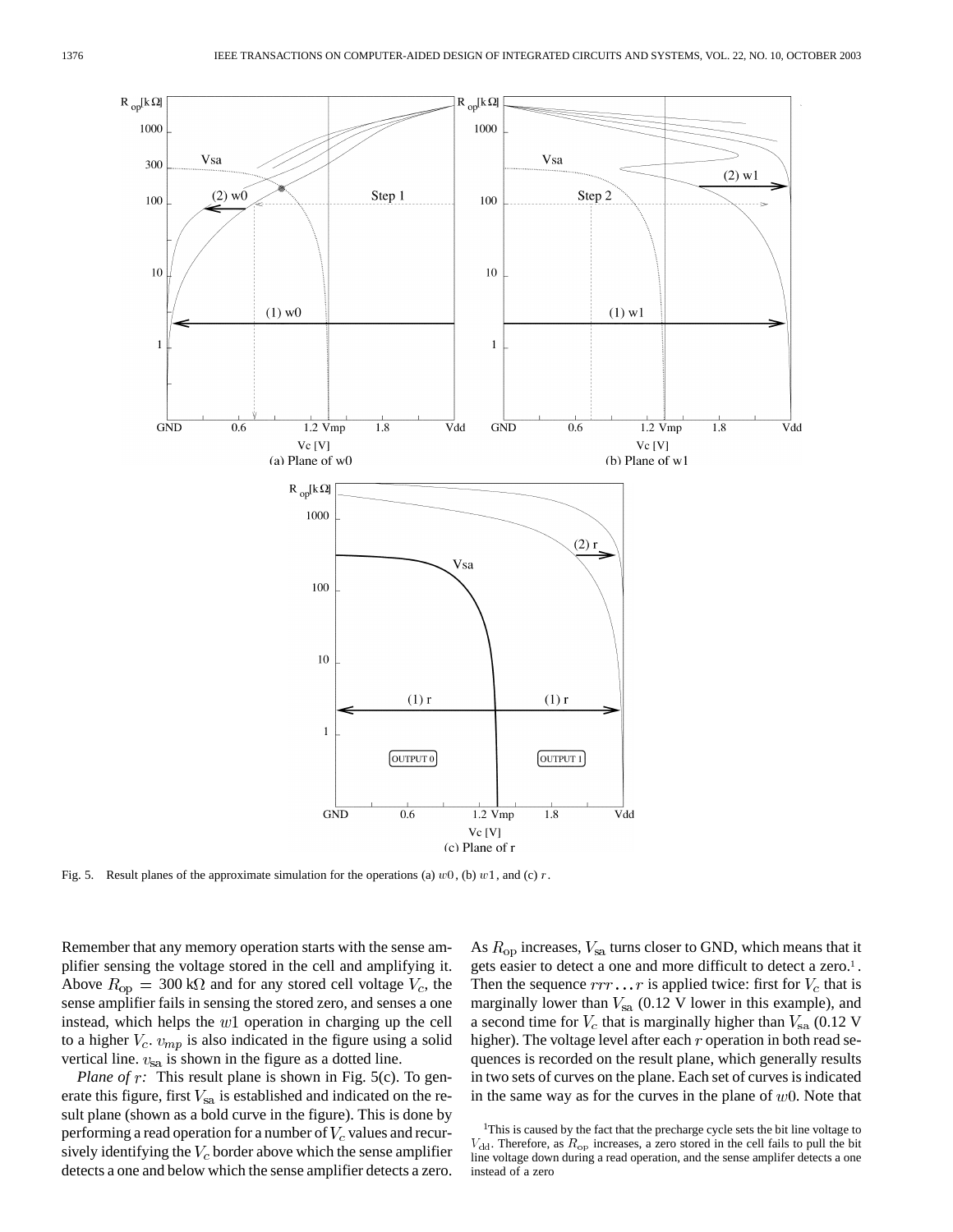with  $V_c < V_{sa}$  (the part below the bold curve in the figure), only one  $r$  operation is enough to set  $V_c$  to GNDp; therefore, there are no curves in this part of the plane.

# *B. Approximating the Behavior*

It is possible to use the result planes of Fig. 5 to analyze a number of aspects of the faulty behavior. We mention four aspects here and show how to derive them from the figure.

- Predict faults in any fault region of the conventional precise simulation.
- Approximate the behavior resulting from any operation sequence performed on the defective memory.
- Indicate the *border resistance* (*BR*), which is the  $R_{op}$  value where the cell *starts* to cause faults on the output for any sequence of operations.
- Generate a test that detects the faulty behavior of the defect for any resistance value and any initial floating voltage.
- 1) It is possible to predict any fault region observed by the precise simulation shown in Fig. 4. For example, Region B5 in Fig. 4 with the fault TF $\uparrow$  can be derived from Fig. 5(b) that describes the impact of a sequence of  $w1$  operations on  $V_c$ . The curve of  $(1)$ *w*1 starts at  $V_{dd}$  for low  $R_{op}$  values, then it decreases rapidly and becomes lower than  $V_{mp}$  around  $R_{\rm op} \approx 200 \text{ k}\Omega$ , only for a small range of  $R_{\rm op}$  values. At this point, the  $w1$  operation fails to set a high enough voltage within the cell and  $TF\uparrow$  is sensitized. This shows that it is possible use the approximate analysis to derive the faulty behavior of the precise analysis.
- 2) The three result planes can also be used to approximate the faulty behavior of *any sequence* of memory operations. For example, the results shown in Fig. 5 can be used to find out the behavior of, say,  $1w0w1r1$  for  $R_{op} = 100 \text{ k}\Omega$ . The behavior is evaluated as follows
	- Starting with an initial  $V_c = V_{dd} = 2.4$  V, check the value of  $V_c$  after performing one w0 operation,  $(V_c =$  $V_{\rm dd} \rightarrow W \rightarrow (V_c = 0.7 \text{ V})$ ; see dashed line of Step 1 in Fig. 5(a).
	- Using the new  $V_c = 0.7$  V, check the value of  $V_c$  after performing one w1 operation,  $(V_c = 0.7 \text{ V}) \xrightarrow{w_1} (V_c >$ 1.9 V); see dashed line of Step 2 in Fig. 5(b). The figure shows that starting with  $V_c$  = GND, one w1 operation pulls  $V_c$  up to 1.9 V. This means that starting with  $0.7 V >$  GND in the cell, a w1 operation should pull  $V_c$ up to at least 1.9 V.
	- Using  $V_c > 1.9$  V, check the behavior of the read operation,  $(V_c > 1.9 \text{ V}) \xrightarrow{r} V_c > 2.2 \text{ V}$ , output = 1.

This means that the memory behaves properly and no fault is detected using the sequence  $1w0w1r1$  for  $R_{\text{op}} =$  $100 \text{ k}\Omega$ .

3) The approximate simulation can also be used to state the border resistance, which is the  $R_{op}$  value below which the memory behaves properly for *any* possible operation sequence. For the fault analysis shown in Fig. 5, the memory would behave properly for any operation sequence as long as  $R_{\rm op}$   $< 200$  k $\Omega$ . To understand why, note that a fault would only be detected when a  $w1$  operation fails to charge  $V_c$  up above  $V_{\rm sa}$ , or a  $w0$  fails to discharge  $V_c$  to below  $V_{\rm sa}$ , where  $V_{sa}$  is indicated by the dotted curve in Fig. 5(a) and (b) and the bold curve in Fig. 5(c). In both cases, performing a  $r$ after the  $w$  detects the faulty behavior. This situation takes place on the result planes at the intersection between the first write operation curves,  $(1)w0$  or  $(1)w1$ , and the  $V_{sa}$  curve. The (1)*w*0 curve intersects  $V_{\text{sa}}$  curve at  $R_{\text{op}} = 200 \text{ k}\Omega$ , as indicated by the dot in Fig. 5(a). Note that the curve  $(1)w1$ in Fig.  $5(b)$  does not intersect the  $V_{sa}$  curve, which means that  $w1$  operations can never result in detecting a fault.

4) The approximate simulation can also be used to generate a test that detects the faulty behavior caused by *any* defect resistance  $R_{op}$  for *any* initial floating voltage  $V_c$ , in case a fault can be detected. In the case of Fig. 5, faults can be detected with  $R_{op} \geq 200 \text{ k}\Omega$ . Inspecting the figure shows that with  $R_{op} \geq 200 \text{ k}\Omega$ , and with any voltage  $V_c$ , the sequence  $w1w1w0r0$  will detect a fault and result in the destruction of the written zero in the cell. This, in turn, means that the faulty behavior can be represented by  $FP =$  $\langle w1w1w0r0/1/1 \rangle$ . For  $R_{\text{op}} = 200 \text{ k}\Omega$ , this can be validated by noting that performing two  $w1$  operations charges  $V_c$  up from any voltage (GND or higher) to  $V_{dd}$ . With  $V_c =$  $V_{\rm dd}$ , the sequence  $w0r0$  detects a fault as discussed in point (2) above. As  $R_{op}$  increases, the faulty behavior becomes more prominent and easier to detect, since  $V_{sa}$  decreases rapidly toward GND. With  $R_{op} \geq 300$ , any read operation with any initial  $V_c$  results in one on the output, which means that the sequence  $w0r0$  fails. Therefore, the detection condition  $\mathcal{D}(\ldots, w_1, w_1, w_0, r_0, \ldots)$  detects any faulty behavior for  $R_{\rm op}$ . Note that the faulty behavior as discussed here does not take idle time into consideration, since this is analyzed later in detail in Section IV-D

#### *C. Fault Analysis Time*

The approximate simulation is much less time consuming than the precise simulation. The time needed can be described by the following relation:

$$
T_{\text{asim}} = \#P \cdot \#S \cdot T_s
$$

where  $\#P$  is the number of points in the analysis space,  $\#S$  is the number of Ss to be performed for each point, and  $T_s$  is the time needed to simulate each  $S$ . In the approximate simulation,  $\#S = 3$ , since we use only 3 Ss, a sequence of  $w0$ ,  $w1$ , and r. Furthermore,  $\#P = \#Y$ , where  $\#Y$  is the number of points taken along the y axis of the analysis space ( $\#X$  is dropped, since we do not take any point on the x axis).  $T_s$  can be further decomposed as  $T_s = T_o \cdot #O$ , where  $T_o$  is the simulation time needed for a single memory operation.

The  $\#O$  for the approximate simulation depends on how fast a given  $S$  charges the memory cell. However, in order to keep a simulation accuracy along the  $x$  axis that is approximately as good as that of the precise simulation, we need at most  $\#X$  points along the x axis, which means that we need at most  $\#O = \#X$ . Operations, however, usually charge  $V_c$  fast for most of the  $R_{op}$  range, thereby reducing the average  $\#O$ needed. In summary, the worst case simulation time needed for the approximate analysis can be written as

$$
T_{\text{asim}} = \#X \cdot \#Y \cdot T_o
$$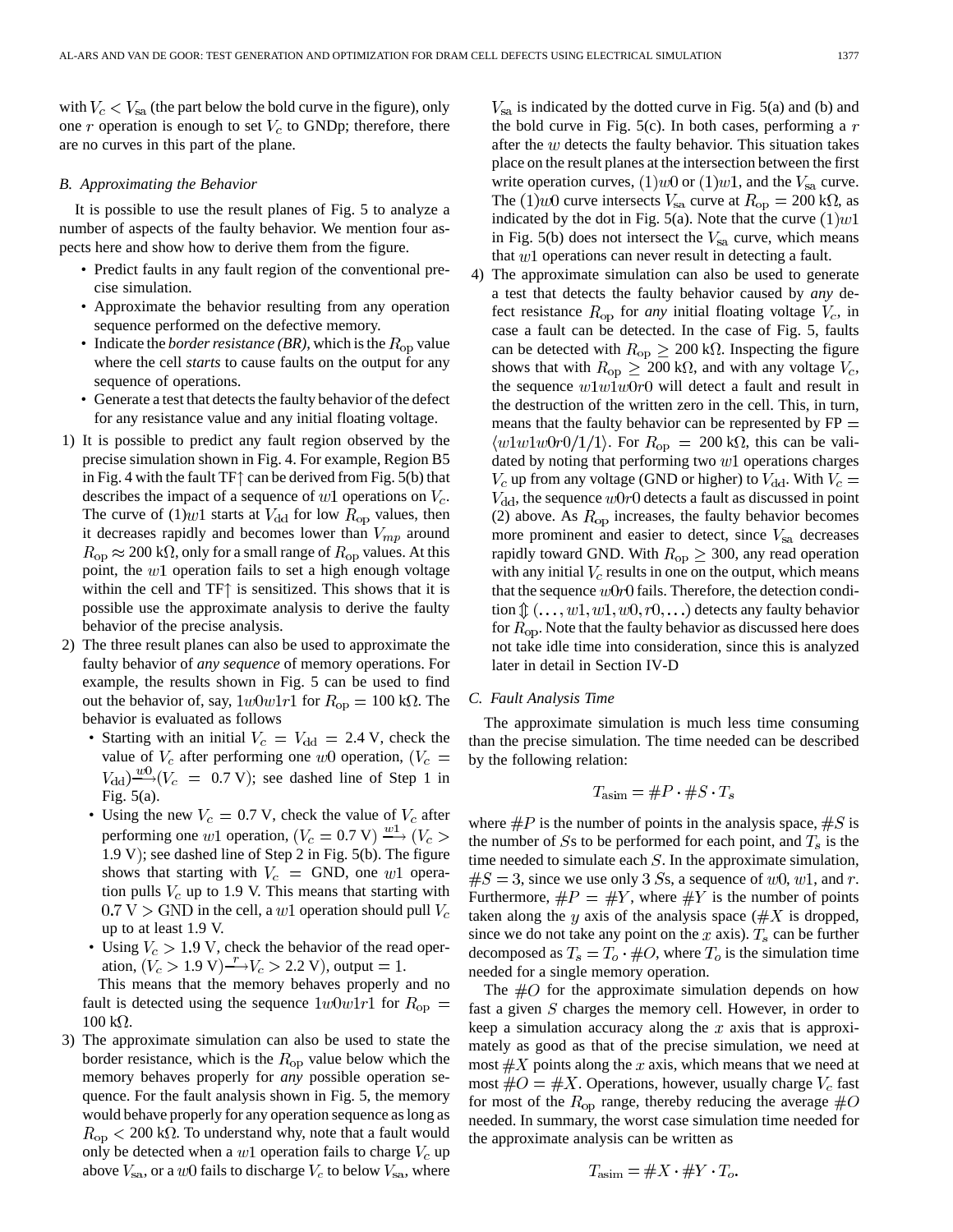

Fig. 6. Result plane when no operations are performed.

We use the analysis performed in Fig. 5 as an example, where  $V_c$  is taken to be the x axis while  $R_{op}$  is taken to be the y axis.

- 1)  $\#Y = 15$  points (2  $R_{op}$  values per decade on a logarithmic scale).
- 2)  $#S = 3$  (*w*0, *w*1, and *r Ss*).
- 3)  $T<sub>o</sub> = 10$  s of simulation time.
- 4)  $\#O \approx 4$  (this is the average over the  $R_{op}$  range).

This adds up to  $T_{\text{asim}} = \#Y \cdot \#S \cdot T_o \cdot \#O = 15 \cdot 3 \cdot 10 \cdot 4 =$  $1800 s = 0.5 h$ , which is about 30 times faster than precise simulation. The difference can be much higher if the number of operations increases. The general theoretical worst case speedup of the approximate simulation approach can be given by

$$
\boxed{\text{Speedup} = \frac{T_{\text{psim}}}{T_{\text{asim}}} = 2 \cdot \#O \cdot 3^{\#O}}
$$

which is an exponential speedup with respect to  $\#O$ .

# *D. Analysis of Idle Time*

The approximate analysis described in Section IV-B is able to approximate the faulty behavior of any sequence of the memory operations  $w_0$ ,  $w_1$  and r, yet it is not able to account for the faulty behavior resulting from idle time in the memory. In order to account for idle time, an additional result plane is needed to identify the faulty behavior of the cell when no operations are performed. Fig. 6 shows such a result plane, where the impact of waiting on  $V_c$  is presented for a cell with the defect shown in Fig. 3.

The figure shows that when no operations are performed, the voltage within the cell increases gradually, but very slowly, as a result of naturally occurring leakage currents through the pMOS pass transistor of the cell. After about 5 ms of idle time, the voltage in the cell  $V_c$  increases from 0 V to about 0.7 V, as indicated by the first vertical line from the left in the figure. Note that idle time curves have the form of vertical lines in the figure, which means that the impact of leakage current on  $V_c$  is rather independent from the value of  $R_{op}$ . This can be attributed to the relatively long time needed for leakage to develop, compared to the very short time the cell needs to be charged or discharged.

The information provided in the figure regarding the way  $V_c$ behaves as a result of idle time makes it possible to evaluate the time dependency of the observed faulty behavior. As discussed in Section IV-B, without considering idle time, the faulty behavior resulting from the open defect shown in Fig. 3 can be described by FP =  $\langle w1w1w0r0/1/1 \rangle$ . There are three different time dependency aspects to be evaluated for each observed FP (see Section II-C): [1] including optional idle time, [2] including necessary idle time, and [3] transient fault considerations.

- 1) It is important to consider the possibility of including optional idle time in an FP, since it may result in relaxing (i.e., reducing the complexity of) the test generated to detect the faulty behavior. For example, the most relaxed version of FP =  $\langle w1w1w0r0/1/1 \rangle$  is represented in the form  $\langle w1 \dots w1 \dots w0 \dots r0/1/1 \rangle$ , where any optional idle time can be included between any two memory operations in  $S$ . Since, according to Fig. 6, any idle time results in the slow and gradual increase of  $V_c$ , then optional idle time may be added after any of the two  $w1$ operations (idle time works with the  $w1$  effect), yet it is not possible to add idle time after the  $w0$  operation (idle time works against the  $w0$  effect). In conclusion, the FP description most suitable to describe the faulty behavior is  $FP = \langle w1 \dots w1 \dots w0r0/1/1 \rangle$
- 2) Necessary idle time is needed when a fault can only be sensitized by waiting for some time  $(Del)$ , while a sensitizing operation sequence is performed. In the case of DRAMs, a memory cell is expected to fail when it is left idle for a specific period defined in the memory specification, called *retention time*  $(t_{\text{ret}})$ . Therefore, from a DRAM point of view, loss of information as a result of idle time is only considered the result of a fault when  $Del < t_{\text{ret}}$ . When  $R_{\text{op}} < 200 \text{ k}\Omega$ , Fig. 6 shows that as  $R_{op}$  increases, the time delay Del between  $(1)$  w $0$  and  $V_{\rm sa}$  curves gradually decreases, since the voltage difference needed to cause a fault decreases as  $R_{op}$  increases. Therefore, the faulty behavior in the cell is more accurately described by  $FP = \langle w1 \dots w1 \dots w0Delr0/1/1 \rangle$ , where  $0 < Del < t_{\text{ret}}$ .
- 3) Transient faults take place when the fault effect sensitized by  $S$  remains only temporarily sensitized, and is soon eliminated as a result of leakage currents in the cell. Since the fault considered here results from a faulty read operation that is directly detected on the output, it is not possible for this fault to be transient [8].

In conclusion, the faulty behavior resulting from the defect shown in Fig. 3 can be represented using  $FP = \langle w1 \dots w1 \dots w0Delr0/1/1 \rangle$ , where  $0 < Del < t_{\text{ret}}$ . The least value for  $Del$  (i.e., zero) should be used in the detection condition to ensure that the faulty behavior is detected, which means that the  $r0$  operation should be performed directly after  $w0$  operation. The detection condition needed to detect this FP is, therefore,  $\mathcal{D}(\ldots, w_1, \ldots, w_1, \ldots, w_0, r_1)$ .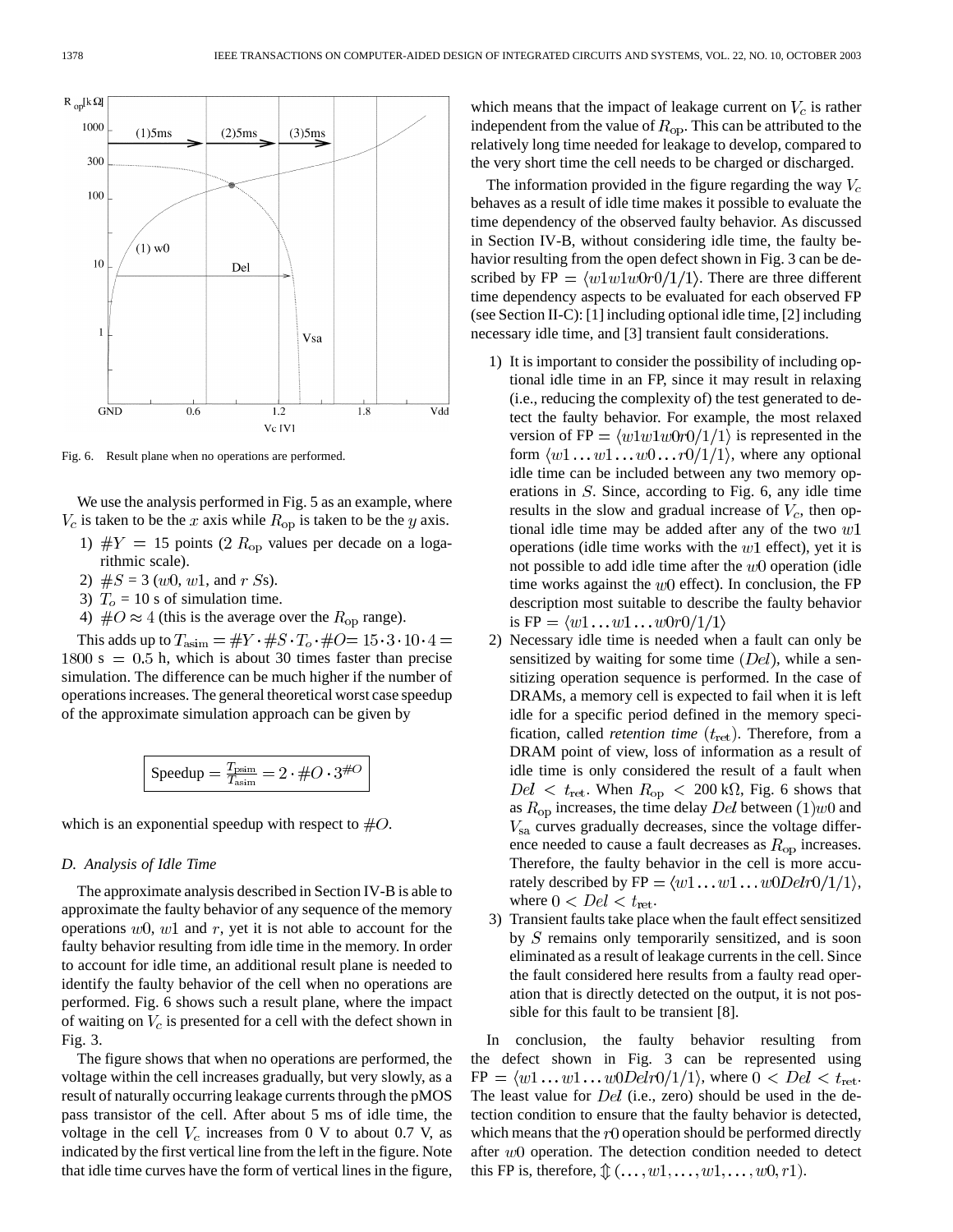

Fig. 7. Total space of STs.



Fig. 8. Clock signal as a stress.

# V. STRESS SPECIFICATION

In this section, the specific parameters used to optimize memory tests in general are discussed for each type of stress (ST): voltage, timing, and temperature. Fig. 7 shows the total space of STs to be discussed in this section.

#### *A. Types of Stress*

The exact specification of the used STs depends on the device being tested and the amount of control we have on the internal behavior of the memory. In general, there is at least one voltage supply  $(V_{dd})$  for the memory, the voltage level of which can be controlled at test time. Some more complex memory devices may have more than one supply voltage ( $V_{dd1}$  and  $V_{dd2}$ ) to power different parts of the memory. In this paper, we assume one supply voltage  $V_{dd}$ , which has control on the voltages of the cell array. According to memory specification, there is a range within which this voltage may vary  $(\pm 10\%$ , for example).

In addition to voltage, there is timing. Almost all recent memory devices are so-called synchronous memories, referring to the fact that all events that take place in the memory are governed by a global clock signal (an input signal to any synchronous memory). For the use of timing as a ST, this clock signal can be modified in two different ways: by changing the period of the clock (also called the cycle time,  $t_{\rm cyc}$ ) or by changing the duty cycle time  $(\tau)$ . The cycle time is the time the clock takes to cycle back to the same voltage level, while the duty cycle is calculated as the ratio between the time the clock spends at voltage high and the time the clock spends at voltage low ( $\tau = t_{\text{high}}/t_{\text{cyc}}$ ). Fig. 8 graphically depicts  $t_{\text{cyc}}$ ,  $t_{\text{high}}$  and  $t_{\text{low}}$ .

Temperature may also be used as a ST to optimize testing. Temperature has proven to be a very effective ST to bring devices closer to failure. In general, a higher testing temperature results in a higher fault coverage for many tests. For some specific defects, however, a higher temperature is less effective in testing and may result in hiding faults [10]. Testing at different temperatures is expensive and, therefore, only a limited number of temperature changes are practically acceptable in the test flow.



Fig. 9. Shmoo plot to optimize the cycle time and supply voltage.

Section VI presents the approach proposed by this paper to optimize these three different stresses with respect to a given memory test as a specific defect is targeted.

#### *B. Shmoo Plotting*

A Shmoo plot is an important method used to optimize STs for a given memory test [11]. Two STs (S1 and S2) are chosen to be optimized in a given range. A test is then applied to the memory and, for each combination of S1 and S2, the pass/fail outcome of the test is registered on the Shmoo plot. This creates a two dimensional graphical representation of the pass/fail behavior of the memory under the applied test. Fig. 9 shows an example of a Shmoo plot, where the  $x$  axis represents the clock cycle time and the  $y$  axis represents the supply voltage  $V_{\rm dd}$ . The figure shows, for example, that a lower voltage and a shorter cycle time are the most stressful conditions for the applied test.

Shmoo plotting has the advantage of direct optimization of a pair of STs for a given test on a chip, in case the chip is known to have the targeted defect. Shmoo plotting suffers, however, from the following disadvantages

- 1) Depending on the length of the test, generating a Shmoo plot may take large amounts of time, since the test has to be repeated for each  $(x, y)$  combination in the plot [12].
- 2) The tester provides only a restricted controllability and observability of internal parts of the circuit under test [13].
- 3) It is not always clear how the externally observed failure of the memory relates to the internal faulty behavior caused by the targeted defect.
- 4) Since only a limited number of memory devices are investigated, the resulting STs may not be the most optimal for the investigated test and targeted defect.

For a test designer attempting to optimize a given test for a specific defect using Shmoo plots, the above-mentioned problems make optimization a rather difficult and challenging task. The work presented in this paper targets these problems and provides more insight into the faulty behavior, an insight that guides a test designer through the process of test optimization, so that test development time can be reduced.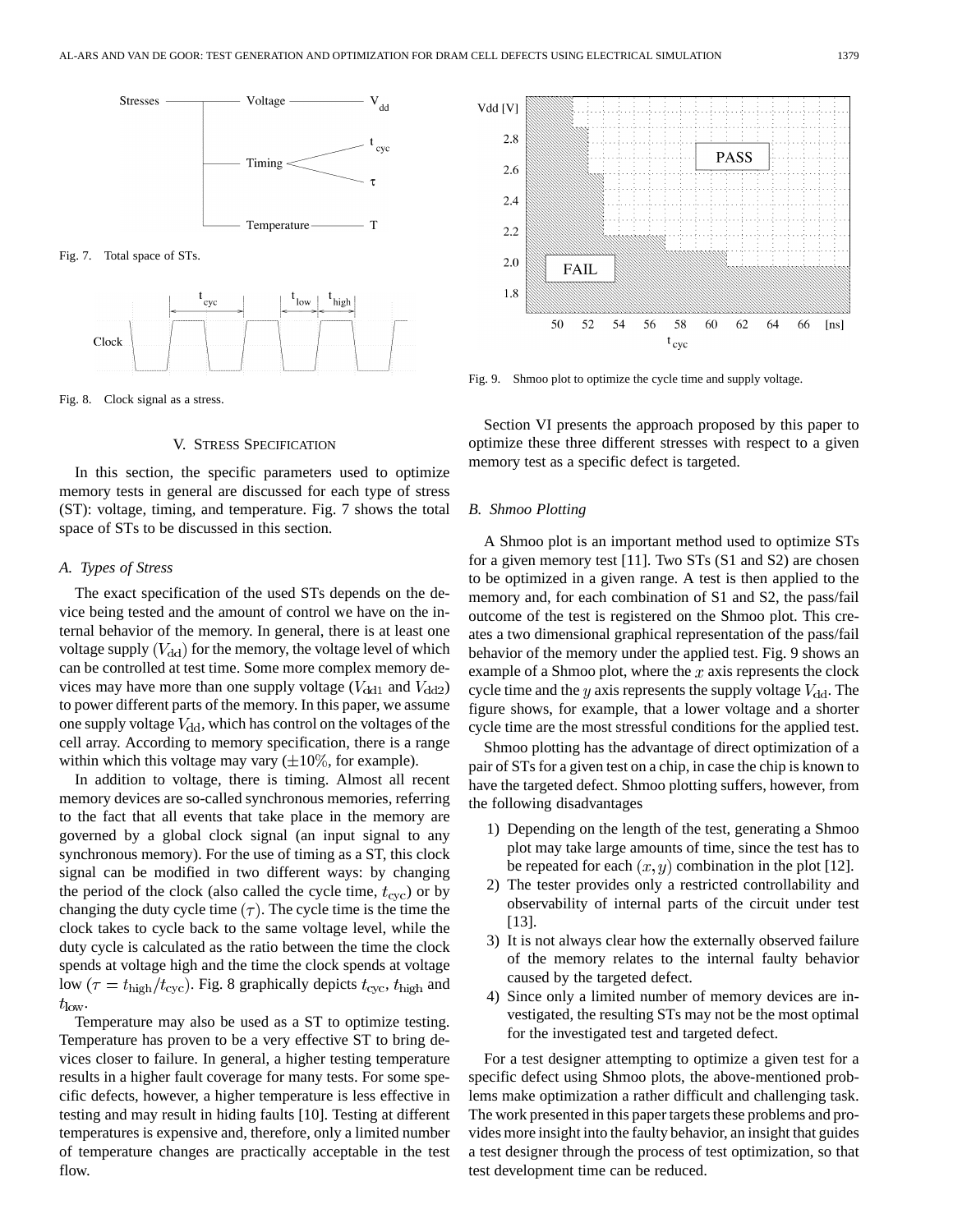#### VI. TEST OPTIMIZATION

In this section, a method is introduced to optimized memory tests using electrical simulation with respect to timing, temperature, and voltage. First the optimization methodology is introduced, which is then applied for each of the three STs.

# *A. Optimization Methodology*

The fault analysis concept that enables simulation-based optimization of STs is the ability to state the border resistance (BR) of a defect [14]. BR is the resistive value of a defect at which the memory starts to show faulty behavior. Using this important piece of information, the criterion to optimize any ST can be stated as

A change in a given ST should modify the value of the border resistance in that direction which maximizes the resistance range that results in a detectable functional fault:

Since it is still only possible to identify the border resistance of defects within a DRAM memory cell, we can optimize STs for tests designed to detect cell defects only. In this section, we describe the approach used to identify the border resistance of cell defects.

Optimizing any ST can generally be done by performing a full fault analysis (generating the three result planes as shown in Fig. 5) for each ST value of interest, and by inspecting the impact of each ST value on BR. This method is both labor intensive and time consuming. Fortunately, it is sometimes possible to deduce the impact of different STs on the value of BR by performing a limited number of simulations only. Below, this method is outlined in an example to optimize STs for the detection condition derived for the open in Fig. 3 with respect to  $t_{\rm cyc}$ , T, and  $V_{\rm dd}$ .

The result planes in Fig. 5 have been generated for  $t_{\rm cyc} =$ 60 ns,  $T = +27$  °C and  $V_{dd} = 2.4$  V. The planes show that, for nominal STs, the border resistance has a value of about  $R_{op}$  =  $200 \text{ k}\Omega$ . This value is determined by the intersection point of the  $(1)$ *w*0 curve and the  $V_{sa}$  curve as shown in Fig. 5(a). Therefore, increasing the range of the failing  $R_{op}$  can be done in two ways.

- By reducing the ability of  $1w0$  to write a low voltage into the cell. This stresses the  $1w0$  operation and results in shifting the  $(1)$ *w* $0$  curve to higher  $V_c$  voltages.
- By reducing the range of cell voltages in which  $r$  detects a zero. This stresses the  $r$  operation and results in shifting the  $V_{\rm sa}$  curve to lower  $V_c$  voltages.

These two conditions can be easily inspected using a limited number of simulations of the  $1w0$  and the r operation, as the ST in question is modified. In the following, this inspection process is shown for each ST.

#### *B. Optimizing Timing*

Fig. 10 shows the simulation results of reducing  $t_{\rm cyc}$  from 60 ns to 55 ns. The figure has two panels: the top is for applying a  $1w0$  operation and the bottom for applying an r. The x axis in the figure represents the time axis, while the  $y$  axis gives the stored cell voltage  $V_c$ .



Fig. 10. Simulation of reducing  $t_{\text{cyc}}$  from 60 ns to 55 ns with  $V_{\text{dd}} = 2.4 \text{ V}$ ,  $R_{\rm op} = 200 \text{ k}\Omega$  and  $T = +27 \text{ °C}$ .

*Applying* 1*w*0: The top panel outlines the cell voltage  $V_c$ while performing a 1w0 operation with  $t_{\rm cyc} = 60$  ns and 55 ns. In the simulation, the initial cell voltage  $(V_{\text{ini}})$  is  $V_{\text{dd}}$  (logic 1),  $R_{op} = 200 \text{ k}\Omega$ , and  $T = +27 \text{ °C}$ . By the end of the write operation, the value of  $V_c$  is 1.0 V for  $t_{\rm cyc} = 60$  ns, while  $V_c = 1.9$  V for  $t_{\rm cyc} = 55$  ns. This indicates that reducing the cycle time reduces the ability of  $1w0$  to write a zero into the cell. As a result, reducing  $t_{\rm cyc}$  is considered more stressful that increasing  $t_{\rm cyc}$ for the  $1w0$  operation.

*Applying*  $r$ : The bottom panel outlines the cell voltage  $V_c$ while performing a r operation with  $t_{\text{cyc}} = 60$  ns and 55 ns. In the simulation,  $V_{\text{ini}} = 1.1$  V, which is slightly below  $V_{\text{sa}}$ ,  $R_{\text{op}} = 200\Omega$ , and  $T = +27$  °C The figure shows that after about  $t = 13$  ns,  $V_c$  is pulled low and a zero is written back to the cell, which means the sense amplifier senses a zero for both values of  $t_{\rm cyc}$ . This indicates that the ability of the sense amplifier to detect a zero or a one does not change as a result of changes in timing. This means that  $t_{\rm cyc}$  has no impact on  $V_{\rm sa}$ .

In conclusion, decreasing  $t_{\text{cyc}}$  is more stressful for the  $1w0$ operation than increasing it, and it has no impact on the detected value of the  $r$ . Therefore, the cycle time should be reduced to increase the stress on the performed memory test.

#### *C. Optimizing Temperature*

Fig. 11 shows the simulation results with  $T = -33 \degree C +$ 27 °C and  $+87$  °C. The figure has two panels: the top is for applying a  $1w0$  operation and the bottom for applying an  $r$ 

*Applying*  $1w0$ : The top panel outlines the cell voltage  $V_c$ while performing a 1w0 operation with  $T = -33 \text{ °C}, +27 \text{ °C}$ and +87 °C. The simulation used  $V_{\text{ini}} = V_{\text{dd}}$  (logic 1),  $R_{\text{op}} =$ 200 k $\Omega$ , and  $t_{\text{cyc}} = 60$  ns. By the end of the write operation (at  $t = 60$  ns), the value of  $V_c$  is 1.1 V for  $T = +87$  °C,  $V_c =$ 1.05 V for  $T = +27$  °C, while  $V_c = 1.0$  V for  $T = -33$  °C. This indicates that increasing the temperature reduces the ability of  $1w0$  to write a zero into the cell. This behavior can be attributed to the gradual decrease in drain current as temperature increases, which is in turn caused by the decreasing mobility of charge carriers with increasing T. As a result, increasing T is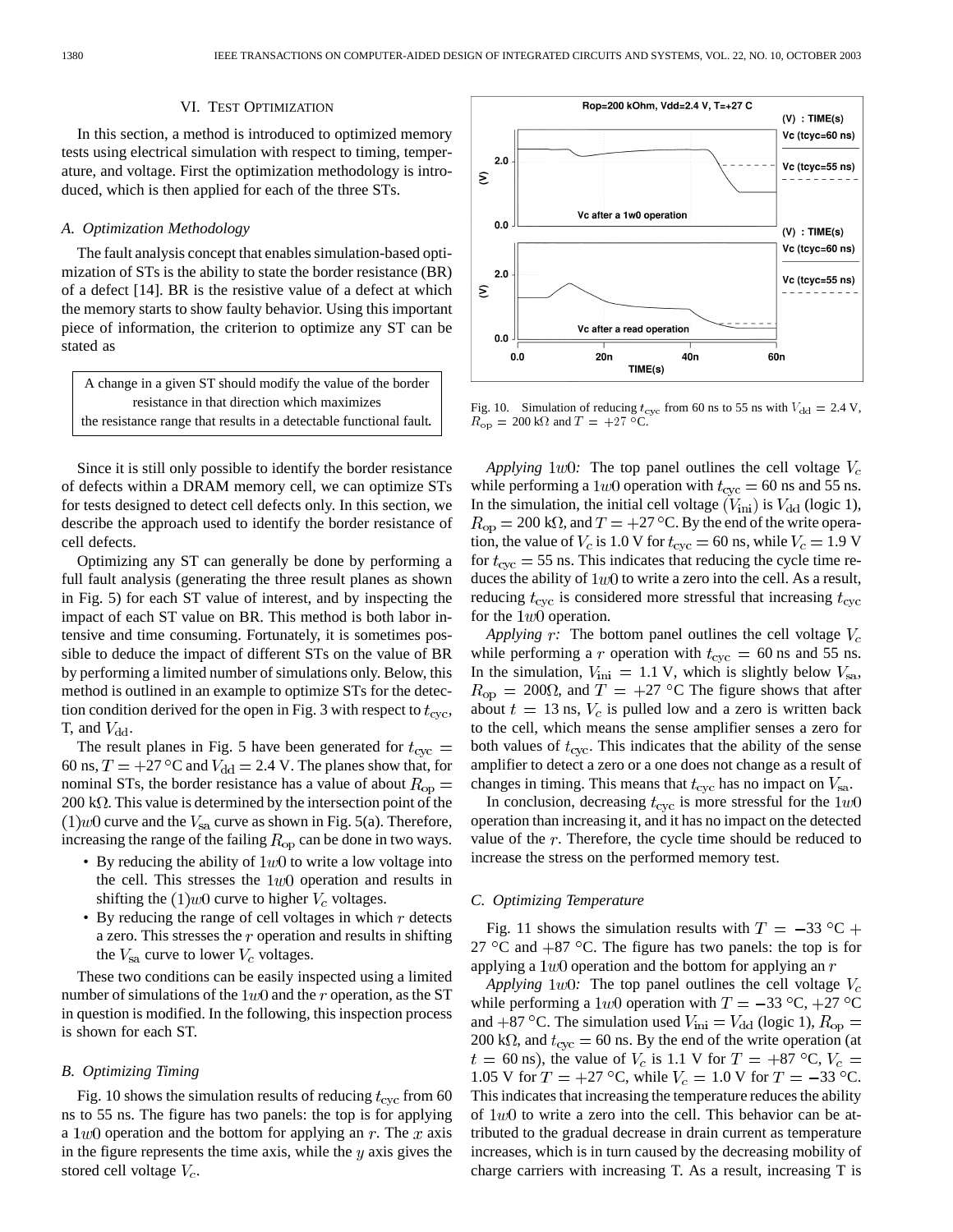

 $R_{\rm op} = 200 \text{ k}\Omega$  and  $t_{\rm cyc} = 60 \text{ ns}.$ 

considered more stressful than decreasing T for the  $1w0$  operation.

*Applying*  $r$ : The bottom panel outlines  $V_c$  while performing an r operation with  $T = -33 \text{ °C}$ ,  $+27 \text{ °C}$ , and  $+87 \text{ °C}$ . The simulation used an initial cell voltage  $V_{\text{ini}} = 1.3$  V, which is slightly above  $V_{\text{sa}}$ , and  $R_{\text{op}} = 200 \text{ k}\Omega$ . The sense amplifier detects a one with  $T = +27$  °C, while it detects a zero with both  $-33 \degree C$  and  $+87 \degree C$ . This behavior is caused by a number of temperature-related mechanisms with opposing effects on the faulty behavior, such as the increased transistor threshold voltage (promotes detecting one), the increased drain current (promotes detecting zero), and the decreased leakage current (promotes detecting zero) with decreasing T. This indicates that increasing or decreasing temperature from  $+27$  °C shifts the  $V_{\rm sa}$  curve to the right. As a result,  $+27^{\circ}$  is considered as a more stressful condition than both  $-33 \degree$ C and  $+87 \degree$ C for the r operation.

In conclusion, the most stressful T can either be at room temperature or high temperature. To specify which of these should be selected, the border resistance has to be identified for high T and compared with the border resistance for room T. The border resistance can be identified by performing a number of simulations to construct the  $(1)$ *w*O curve and the  $V_{sa}$  curve. This has been done, and the results indicate that high temperature is more effective than room temperature since it reduces the border resistance by 5 k $\Omega$ .

# *D. Optimizing Voltage*

Fig. 12 shows the simulation results with  $V_{dd} = 2.1$  V, 2.4 V, and 2.7 V. The figure has two panels: the top is for applying a  $1w0$  operation and the bottom for applying an r.

*Applying*  $1w0$ : The top panel outlines the cell voltage  $V_c$ while performing a 1w0 operation with  $V_{dd} = 2.1$  V, 2.4 V, and 2.7 V. The simulation used  $V_{\text{ini}} = V_{\text{dd}}$  (logic 1),  $R_{\text{op}} =$ 200 k $\Omega$ , and  $T = +27$  °C. By the end of the write operation (at  $t = 60$  ns), the value of  $V_c$  is 1.0 V for  $V_{dd} = 2.4$  V,  $V_c = 1.2$  V for  $V_{\text{dd}} = 2.7$  V, while  $V_c = 0.9$  V for  $V_{\text{dd}} = 2.1$  V. This indicates that increasing the supply voltage reduces the ability of



Fig. 12. Simulation with  $V_{\rm dd} = 2.1 \text{ V}$ , 2.4 V, and 2.7 V,  $t_{\rm cyc} = 60 \text{ ns}$ ,  $R_{\rm op} =$ 200 k $\Omega$ , and  $T = +27$  °C.

 $1w0$  to write a zero into the cell. As a result, increasing  $V_{\rm dd}$  is considered more stressful than reducing  $V_{\text{dd}}$  for the  $1w0$  operation.

*Applying*  $r$ : The bottom panel outlines the cell voltage  $V_c$ while performing an r operation with  $V_{dd} = 2.1$  V, 2.4 V, and 2.7 V. In the simulation,  $V_{\text{ini}} = 1.1$  V, which is slightly below  $V_{\rm sa}$ ,  $R_{\rm op} = 200 \text{ k}\Omega$ , and  $T = +27 \text{ °C}$ . The figure shows that after about  $t = 13$  ns,  $V_c$  is discharged for  $V_{\text{dd}} = 2.4$  V and 2.7 V, which means that the sense amplifier detects a zero with these voltages. On the other hand,  $V_c$  is charged up for  $V_{dd} = 2.1$  V, which means that the sense amplifier detects a one. This indicates that increasing the supply voltage increases the range of  $V_c$  values that result in detecting a zero. As a result, increasing  $V_{\rm dd}$  is considered less stressful than reducing  $V_{\rm dd}$  for the r operation

In conclusion, increasing  $V_{dd}$  is more stressful for the  $1w0$ and less stressful for the  $r$ . This provides no information on the way  $V_{\rm dd}$  stresses the test. Therefore, the border resistance should be identified by performing a number of simulations to construct the  $(1)$ *w*O curve and the  $V_{\text{sa}}$  curve with  $V_{\text{dd}} = 2.7$  V and 2.1 V. This has been performed and the results indicate that the border resistance is 170 k $\Omega$  for  $V_{\rm dd} = 2.1$  V, 200 k $\Omega$  for  $V_{\rm dd} = 2.4$  V and 220 k $\Omega$  for  $V_{\rm dd} = 2.7$  V. This means that  $V_{\rm dd} = 2.1$  V is the most effective voltage, since it gives the lowest border resistance.

# *E. SC Evaluation*

After identifying most stressful values of each ST, it is important to apply the resulting SC and construct the fault analysis planes of  $w0$ ,  $w1$ , and r again to see whether new detection conditions are needed to detect the faulty behavior. Fig. 13 shows these result planes using the SC:  $V_{dd} = 2.1$  V,  $t_{\rm cyc} = 55$  ns, and  $T = +87$  °C.

The figure shows a number of interesting changes in the behavior as compared to Fig. 5, as listed below.

1) The border resistance represented by the intersection point of the  $(1)$ *w*0 curve and the  $V_{sa}$  curve is reduced to about 50 k $\Omega$  [see the dot in Fig. 5(a)].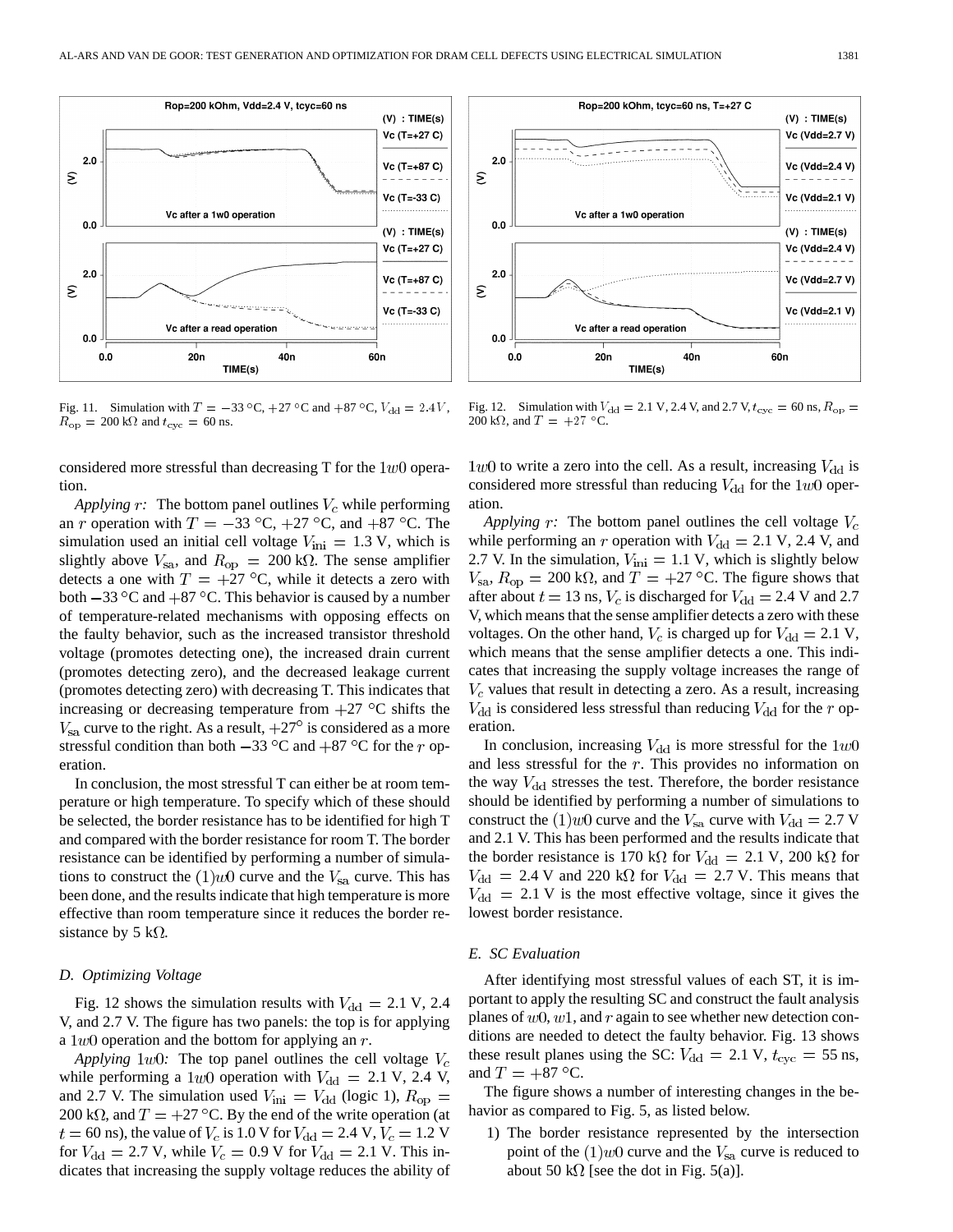

Fig. 13. Result planes with  $V_{dd} = 2.1 \text{ V}$ ,  $t_{\text{cyc}} = 55 \text{ ns}$ , and  $T = +87 \degree \text{C}$ , for the operations (a) w0, (b) w1, and (c) r.

2) The reduction in the border resistance has been achieved by limiting the effect of a single  $1w0$  and increasing the range of  $V_c$  values that gives a one on an  $r$  operation.

# 3) With the used SC, a new detection condition should be used that includes more  $w1$  operations to charge the cell to a high enough voltage. The detection condition is  $\mathcal{D}$  $(..., w1, w1, w1, w0, r0,...).$

- 4) The applied SC induces a fail in the  $0w1$  operation for the  $R_{\rm op}$  range of 150 k $\Omega$  to 200 k $\Omega$  [see the two dots in Fig. 5(b)]. But this  $R_{\rm op}$  value does not represent a border resistance, since  $1w0$  fails at a lower  $R_{op}$ .
- 5) The used SC is very stressful, since (even with  $R_{\rm op} =$ 0  $\Omega$ ) a w0 operation cannot discharge  $V_c$  from  $V_{dd}$  to GND, and  $w1$  cannot charge  $V_c$  up from GND to  $V_{dd}$ .

# VII. ANALYSIS RESULTS

The optimization method outlined in Section VI-A has been applied to optimize tests to detect the faulty behavior of a number of DRAM cell defects. This section presents the simulation methodology first, then the analysis results are discussed.

#### *A. Simulation Methodology*

The used electrical simulation model is a simplified designvalidation model of a real DRAM manufactured in  $0.35 - \mu m$ technology. The simplified model includes one folded cell array column (2  $\times$  2 memory cells, two reference cells, precharge devices, and a sense amplifier), one write driver,and one data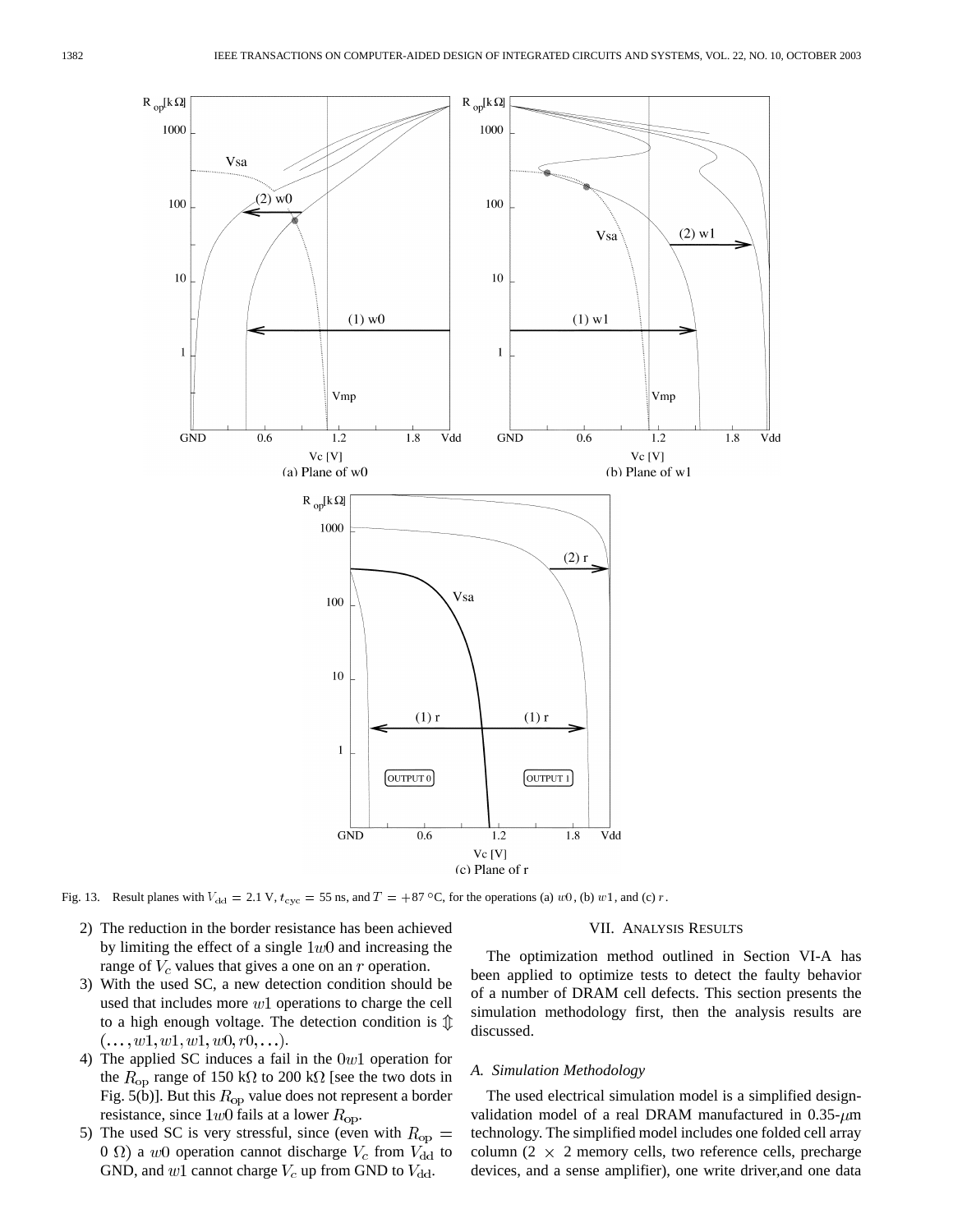

Fig. 14. Simulated cell defects. (a) Opens. (b) Shorts. (c) Bridges.

| Defect            | Nom. border $R$               | $V_{dd}$ | $t_{cyc}$    | T.         | Str. border $R$               | Str. detection condition                                                            |
|-------------------|-------------------------------|----------|--------------|------------|-------------------------------|-------------------------------------------------------------------------------------|
| $Ot, m, b$ (true) | $R > 200 \text{ k}\Omega$     | ↓        | ↓            | ↑          | $R > 50 \text{ k}\Omega$      | $\mathcal{L}(\ldots, w_1, \ldots, w_1, \ldots, w_1, \ldots, w_0, Del, r_0, \ldots)$ |
| $O(t,m,b$ (comp.) | $R \geq 200~\text{k}\Omega$   | ↓        | $\downarrow$ | ↑          | $R > 50 \text{ k}\Omega$      | $\mathcal{L}(\ldots, w_0, \ldots, w_0, \ldots, w_0, \ldots, w_1, Del, r_1, \ldots)$ |
| $Sg$ (true)       | $R \leq 1 \,\mathrm{M}\Omega$ | ↑        | ↓            | ↑          | $R \leq 10 \text{ G}\Omega$   | $\mathbb{R}$ (, w1, , r1, )                                                         |
| $Sg$ (comp.)      | $R \leq 1 \,\mathrm{M}\Omega$ | ↑        | $\downarrow$ | ↑          | $R \leq 10 \text{ G}\Omega$   | $\mathbb{R}$ (, $w$ 0, , $r$ 0, )                                                   |
| $Sv$ (true)       | $R \leq 400 \text{ k}\Omega$  | ↓        | ↓            | $\uparrow$ | $R \leq 1 \,\mathrm{G}\Omega$ | $\mathbb{1}(\ldots, w_0, \ldots, r_0, \ldots)$                                      |
| $Sv$ (comp.)      | $R \leq 400 \text{ k}\Omega$  | ↓        | $\downarrow$ | $\uparrow$ | $R \leq 1 \text{ G}\Omega$    | $\mathbb{t}(\ldots, w_1, \ldots, r_1, \ldots)$                                      |
| Bb (true)         | $R \leq 200 \text{ k}\Omega$  | ↓        | ↓            | ↑          | $R \leq 100 \text{ k}\Omega$  | $\mathcal{L}(\ldots, w_0, \ldots, r_0, \ldots)$                                     |
| Bb (comp.)        | $R \leq 200 \text{ k}\Omega$  | ↓        | $\downarrow$ | ↑          | $R \leq 100 \text{ k}\Omega$  | $\mathbb{R}$ (, w1, , r1, )                                                         |
| Bw (true)         | $R\leq 200\;\mathrm{k}\Omega$ | ↑        | ↓            | ↑          | $R \leq 100 \ \text{k}\Omega$ | $\mathbb{1}(\ldots, w_0, \ldots, r_0, \ldots)$                                      |
| Bw (comp.)        | $R \leq 200 \ \text{k}\Omega$ |          |              |            | $R \leq 100 \ \text{k}\Omega$ | $\mathbb{1}(\ldots, w_1, \ldots, r_1, \ldots)$                                      |

TABLE II SIMULATION BASED OPTIMIZATION RESULTS FOR DEFECTS SHOWN IN FIG. 14

output buffer. The used simulation tool is the electrical Spicebased simulator Titan, which is a proprietary simulator developed by Siemens/Infineon.

Fig. 14 shows the seven analyzed defects: three opens, two shorts, and two bridges. Opens are added resistive components on signal lines within memory cells. Shorts are resistive connections to  $V_{\rm dd}$  or GND. Bridges are resistive connections between nodes within the memory cell.

For all defects, the cell voltage  $(V_c)$  has been used as the floating node voltage in the analysis. For defects within cells, all array voltages other than  $V_c$  are initialized to their precharge voltage at the beginning of each memory operation.

#### *B. Simulation Results*

Table II summarizes the simulation results. The first column lists the analyzed defects as shown in Fig. 14. Defects described by "true" are simulated on the true bit line, while defects described by "comp." are simulated on the complementary bit line. The column "Nom. border  $R$ " gives the value of the border  $R$ at a nominal SC. The columns with the STs give the direction in which these STs should be modified in order to stress the memory test. The table also lists the stressed value of the border R and the corresponding detection condition.

Note that the border  $R$  value as well as the direction of ST optimization are the same for true and comp. defects in the table. In addition, the detection conditions for the comp. entries have the same structure as their true counterparts, but with ones and zeros interchanged. This is due to the fact that the physical voltages stored within the cell are the same for the true and complementary defects.

When a higher stress is applied to a defective memory, the objective is to increase the resistance range in which the memory fails. This means that the border resistance should decrease under stress for opens (Ot, Om, and Ob), and should increase under stress for shorts (Sg and Sv) and bridges (Bb and Bw). The table shows that the applied SCs are very effective in increasing the range of the failing  $R$ . In terms of testing, this means that the applied SCs increase the coverage of a given test. For example, the border resistance of cell opens (Ot, Om, and Ob) have been reduced from 200 to 50 k $\Omega$ .

For all analyzed defects, reducing the clock cycle time has proven to be more stressful than relaxing the clock. This can be explained by noting that reducing  $t_{\text{cyc}}$  reduces the time the memory has to charge or discharge the cell, which affects the write operation and not the read operation. Since the more stressful situation occurs when we limit the ability of a write to influence  $V_c$ , it follows directly that reducing  $t_{\rm cyc}$  is the more stressful condition.

For all analyzed defects, increasing the temperature has proven to be more stressful than reducing the temperature.